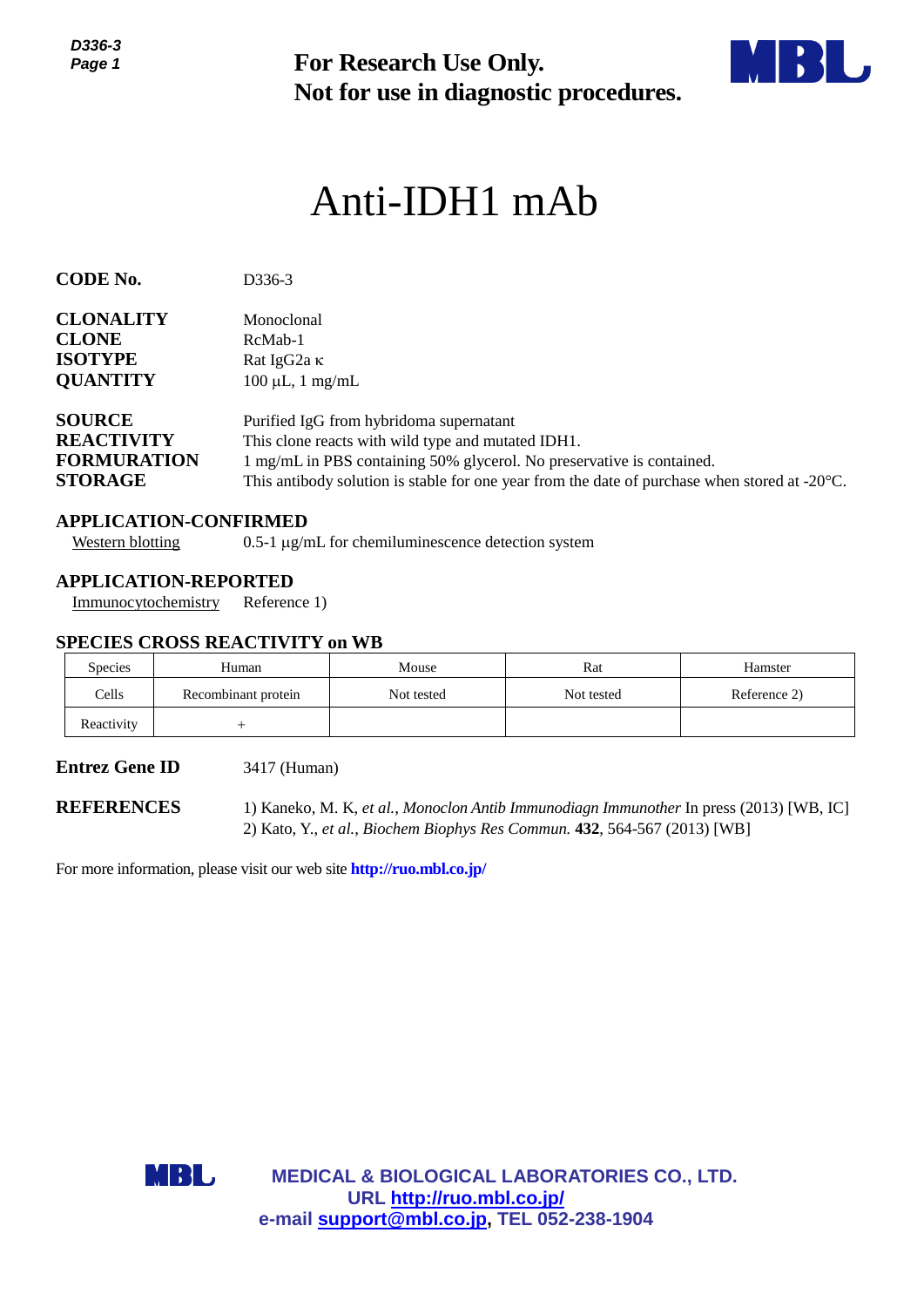*D336-3 Page 2*

## **RELATED PRODUCTS**

- D336-3 Anti-IDH1 (Human) mAb (RcMab-1)
- *2* D309-3 Anti-IDH1 mAb (RMab-3)
- D299-3 Anti-IDH1-R132H (Human) mAb (HMab-1)
- D300-3 Anti-IDH1-R132S (Human) mAb (SMab-1)
- D331-3 Anti-IDH1-R132G (Human) mAb (GMab-r1)
- D311-3 Anti-IDH2 mAb (RMab-22)
- D330-3 Anti-IDH2 mAb (KrMab-3)
- D328-3 [Anti-IDH2-R172K](http://ruo.mbl.co.jp/dtl/A/D328-3/) (Human) mAb (KMab-1)
- D337-3 Anti-IDH2-R172M (Human) mAb (MMab-1)
- D338-3 Anti-IDH2-R172W (Human) mAb (WMab-1)